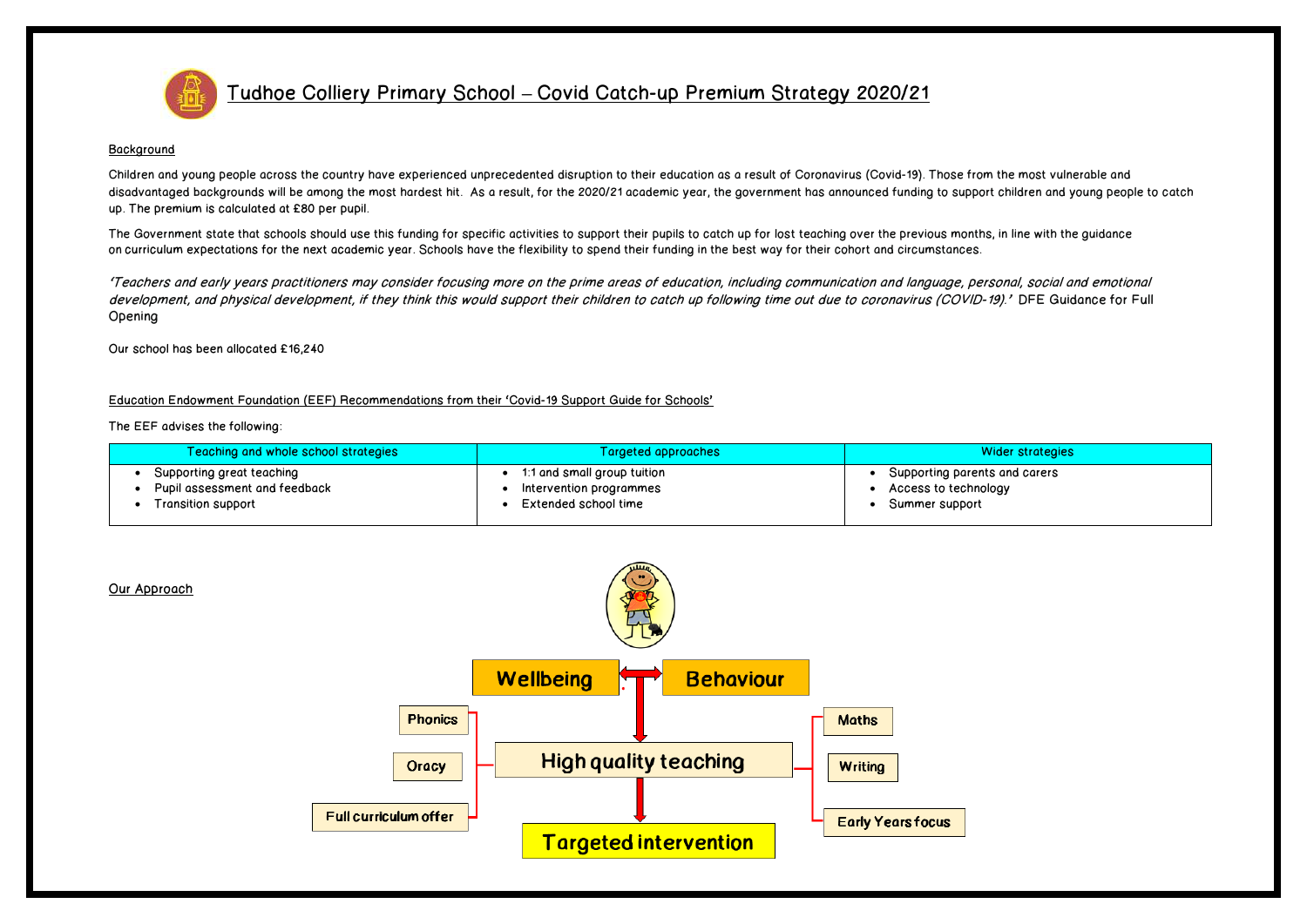| School identified impact of lockdown                                                                                                                                                                                                                                                                 | Actions taken to address identified issue                                                                                                                                                                                                                                                                                                                                                                   | <b>Evidence Base</b>                                                                                                                                                                                                                                                                                                                                                                                                                                                                                                                                                                                                                            | <b>Spending implications</b>                                                                                                                                                       |
|------------------------------------------------------------------------------------------------------------------------------------------------------------------------------------------------------------------------------------------------------------------------------------------------------|-------------------------------------------------------------------------------------------------------------------------------------------------------------------------------------------------------------------------------------------------------------------------------------------------------------------------------------------------------------------------------------------------------------|-------------------------------------------------------------------------------------------------------------------------------------------------------------------------------------------------------------------------------------------------------------------------------------------------------------------------------------------------------------------------------------------------------------------------------------------------------------------------------------------------------------------------------------------------------------------------------------------------------------------------------------------------|------------------------------------------------------------------------------------------------------------------------------------------------------------------------------------|
| <b>Mental Health and Wellbeing:</b><br>We have more parents reporting that<br>their children are anxious. While the<br>majority of children have settled back<br>into school very well, for some<br>children, the transition from home<br>learning to school learning has been<br>more challenging.  | School dog from September 2020 - focusing on<br>$\bullet$<br>wellbeing and with long-term goal of training to<br>be Therapy dog.<br>• Time to Talk sessions daily to support children<br>in sharing their feelings and concerns<br>Weekly sessions with Resilience Nurse, plus<br>additional 1:1 sessions where needed<br>PSHCE focus in first two weeks when children<br>$\bullet$<br>setting into school. | • Several research studies indicate that school dogs can have a positive<br>impact on children's social and emotional wellbeing, calm and comfort<br>children when upset, improve attendance, behaviour and strengthen the<br>whole school climate.                                                                                                                                                                                                                                                                                                                                                                                             | £960 on set up for<br>school dog (dog bought<br>by owner $-$ not school)                                                                                                           |
| Behaviour and motivation for learning:<br>Children are lacking resilience and<br>stamina when working on tasks. All<br>classes have reported children are<br>less independent and seeking more<br>reassurance from adults when<br>completing tasks.                                                  | Behaviour policy reviewed and adapted for<br>$\bullet$<br>September 2020<br>Signage around school to ensure behaviour<br>$\bullet$<br>rules high profile and central to what we do in<br>school.<br>Behaviour and Independence integrated into<br>$\bullet$<br>'Behaviour Wheel' with TC and Arthur (school<br>dog) central to behaviour procedures<br>Training for all staff on new behaviour systems      | Some school cultures, norms and routines have been disrupted by the<br>coronavirus (COVID-19) outbreak and some pupils may have been<br>exposed to a range of adverse experiences. Schools will need to make<br>changes to reset behaviour and attendance expectations and consider<br>additional support to successfully reintegrate pupils back. (DfE Checklist<br>for School Leaders to support full opening: Behaviour and Attendance)<br>In the EEF Attainment Gap Report, 2017, it states that 'essential life<br>skills, or character, are important in determining life chances and can be<br>measured in a robust and comparable way.' | £2,200 on resetting<br>behaviour - new signage<br>around whole school and<br>outdoor areas.                                                                                        |
| Oracy:<br>Staff have reported that many<br>children are struggling verbally, not<br>speaking in full sentences and finding<br>it difficult to articulate their thinking.                                                                                                                             | Time to Talk sessions set up across school<br>$\bullet$<br>School involvement with Voice 21 from January<br>2021 - oracy built into School Improvement Plan<br>priorities<br>Speech and Language interventions set up<br>$\bullet$<br>within Reception and school registered for NELI                                                                                                                       | The Education Endowment Foundation's evaluation of oral<br>language interventions as part of its 'Teaching and Learning<br>Toolkit' shows that they have a 'positive impact' on learning at a<br>very low cost. It summarised that, 'Overall, studies of oral<br>language interventions consistently show positive impact on<br>learning, including on oral language skills and reading<br>comprehension. On average, pupils who participate in oral language<br>interventions make approximately five months' additional progress<br>over the course of a year.'                                                                               | £1,500 - Voice 21<br>registration<br>£120 - Oracy October<br>CPD for staff                                                                                                         |
| <b>Phonics and Reading</b><br>Within EYFS and KS1, children have<br>gaps in knowledge from sounds that<br>they have missed in the spring and<br>summer term. Fluency has been<br>identified as an issue across school<br>and in some classes, pupil attitudes<br>towards reading have been impacted. | Children all reassessed for RWI phonics<br>Refresher training for staff and new staff<br>trained using online subscription<br>Weekly phonics emails to parents to update on<br>sounds learnt<br>Catch up interventions in place for all children<br>who are working below age related<br>expectations                                                                                                       | The EEF Covid-19 Support Guide for Schools, states that, 'great<br>teaching is the most important level schools have to improve outcomes<br>for their pupils. Providing opportunities for professional development is<br>likely to be valuable. It also states that, 'setting aside time to enable<br>teachers to assess pupil's wellbeing and learning needs is likely to make<br>it easier for teachers and other school staff to provide effective<br>support.'                                                                                                                                                                              | £1,400 towards a Ruth<br>Miskin online subscription<br>ongoing staff training<br>and access to home<br>learning videos for<br>parents<br>$£60 - Phonics Home$<br>Learning booklets |
| <b>Wider Curriculum</b><br>Children have gaps in knowledge from<br>topics that have not been taught,<br>impacting future learning.                                                                                                                                                                   | School have been providing the full curriculum<br>from September 2020 - only subjects where<br>sharing resources is necessary are on hold for<br>autumn term - computing and Design<br>Technology<br>Staff training has been held around application<br>of reading to wider curriculum subjects, to help<br>further close gaps within reading                                                               | 'Teach an ambitious and broad curriculum in all subjects from the start of the<br>autumn term, but make use of existing flexibilities to create time to cover the<br>most important missed content. Up to and including key stage 3, prioritisation<br>within subjects of the most important components for progression is likely to be<br>more effective than removing subjects, which pupils may struggle to pick up<br>again later. In particular, schools may consider how all subjects can contribute<br>to the filling of gaps in core knowledge, for example through an emphasis on<br>reading.' DFE Guidance for Full Opening           | None - covered through<br>general budget                                                                                                                                           |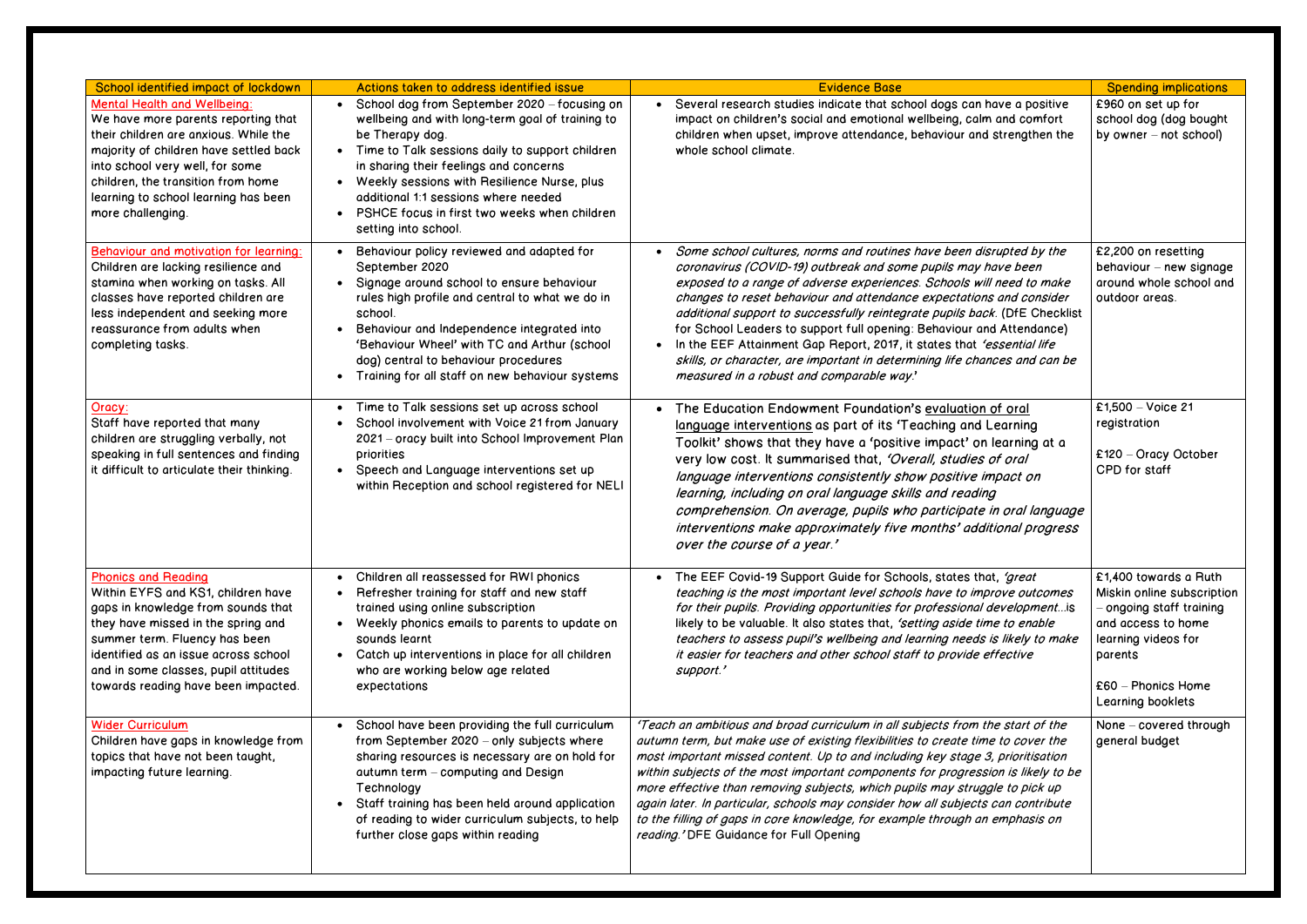| School identified impact of lockdown                                                                                                                                                                                                                                                                                                                                                                                                 | Actions taken to address identified issue                                                                                                                                                                                                                                                                                                                                                                                                                                                                                                                                                                                                                                                                                                                                                                                                                                                                                                                                                                                                                                           | <b>Evidence Base</b>                                                                                                                                                                                                                                                                                                                                                                                                                                                                                                                                                                                                                                                                                                                                                                                                                                                                                         | <b>Spending implications</b>                                                |
|--------------------------------------------------------------------------------------------------------------------------------------------------------------------------------------------------------------------------------------------------------------------------------------------------------------------------------------------------------------------------------------------------------------------------------------|-------------------------------------------------------------------------------------------------------------------------------------------------------------------------------------------------------------------------------------------------------------------------------------------------------------------------------------------------------------------------------------------------------------------------------------------------------------------------------------------------------------------------------------------------------------------------------------------------------------------------------------------------------------------------------------------------------------------------------------------------------------------------------------------------------------------------------------------------------------------------------------------------------------------------------------------------------------------------------------------------------------------------------------------------------------------------------------|--------------------------------------------------------------------------------------------------------------------------------------------------------------------------------------------------------------------------------------------------------------------------------------------------------------------------------------------------------------------------------------------------------------------------------------------------------------------------------------------------------------------------------------------------------------------------------------------------------------------------------------------------------------------------------------------------------------------------------------------------------------------------------------------------------------------------------------------------------------------------------------------------------------|-----------------------------------------------------------------------------|
| <b>Early Years</b><br>Reception staff have reported big<br>deficits in children's 'school<br>readiness' after missing a<br>considerable period of nursery<br>learning through the summer term.<br>Baseline data shows children have<br>much lower starting points and are<br>finding social aspects of school<br>difficult.                                                                                                          | Additional adult in Reception in order to be able<br>$\bullet$<br>to target children effectively<br>Provision constantly reviewed and adapted to<br>meet the needs of the children<br>School registered for Nuffield Early Language<br>Intervention<br>Ongoing professional development for staff<br>$\bullet$<br>around effective provision and phonics                                                                                                                                                                                                                                                                                                                                                                                                                                                                                                                                                                                                                                                                                                                            | <b>Supporting Great Teaching:</b><br>The EEF Covid-19 Support Guide for Schools, states that, 'great teaching is the<br>most important level schools have to improve outcomes for their pupils.<br>Providing opportunities for professional development is likely to be valuable.'<br>'For pupils in reception, teachers should also assess and address gaps in<br>language, early reading and mathematics, particularly ensuring children's<br>acquisition of phonic knowledge and extending their vocabulary. For nursery and<br>childminder settings, and reception, consider how all groups of children can be<br>given equal opportunities for outdoor education.' DFE Guidance for Full Opening                                                                                                                                                                                                        | £5,000 towards an<br>additional apprentice<br>Teaching Assistant.           |
| <b>Maths</b><br>Some specific content has been<br>missed and children now have gaps in<br>knowledge, particularly in terms of<br>topics such as Measure, Shape and<br>Space and Statistics. Children's<br>mental recall of facts has also<br>suffered which impacts all aspects of<br>number and calculation.<br>Writing:<br>Children's writing stamina has been<br>affected, as well as basics such as<br>handwriting and spelling. | Curriculum plans have been adapted to ensure<br>coverage of all missed content - class teachers<br>are aware of gaps in knowledge<br>CPD this term has addressed key skills in<br>$\bullet$<br>maths, a new approach to reading and front<br>loaded support for staff in reading and writing<br>sequences<br>Timetables have been set up to teach blocks of<br>$\bullet$<br>writing and maths, rather than teaching most<br>daily, to help develop children's stamina and<br>reduce cognitive load.<br>Staffing has been organised so that all classes<br>$\bullet$<br>have afternoon support from their morning<br>Teaching Assistant - each class has between 3<br>and 5 afternoons of support.<br>Key interventions have been set up within Key<br>$\bullet$<br>stage 2 to focus on key skills: number, place<br>value, handwriting, spelling and reading.<br>Mental Maths has been identified as a focus<br>$\bullet$<br>across the whole school for the autumn and<br>spring terms.<br>EYFS and KS1 interventions are focused<br>$\bullet$<br>around Phonics and Early Reading | <b>Supporting Great Teaching:</b><br>The EEF Covid-19 Support Guide for Schools, states that, 'great teaching is the<br>most important level schools have to improve outcomes for their pupils.<br>Providing opportunities for professional development is likely to be valuable.<br>Interventions:<br>The EEF Covid-19 Support Guide for Schools, states that, 'In order to support<br>pupils who have fallen behind furthest, structured interventions, which may also<br>be delivered 1:1 or in small groups, are likely to be necessary.'<br>A particular focus for interventions is likely to be on literacy and numeracy.<br>Programmes are likely to have the greatest impact where they meet a specific<br>need, such as oral language skills, or aspects of reading, include regular<br>sessions maintained over a sustained period and are carefully timetabled to<br>enable consistent delivery.' | £5,000 towards<br>afternoon support from<br>additional teacher within<br>Y6 |
| <b>Remote Learning:</b><br>School needs a system for remote<br>learning that can be used for<br>individual children isolating, larger<br>groups or whole Bubbles. School must<br>be ready to provide home learning<br>immediately in the event that a child<br>needs to self-isolate                                                                                                                                                 | Survey of home learning access completed<br>Paper packs in place for those without internet access<br>Seesaw full license purchased – allows more staff allocated to each class and allows scheduling of tasks. Can also be accessed<br>via phone for those without laptop/tablet access<br>Children and parents being familiarised with Seesaw throughout the autumn term<br>$\bullet$<br>4 day and 10 day homework timetables developed with recorded inputs ready for each lesson to send out<br>$\bullet$<br>DHT leading home learning for individual children self-isolating, ensuring staff can focus on teaching their classes<br>$\bullet$<br>Training for staff on home learning approaches<br>٠<br>RWI Phonics subscription purchased for online lessons – sent weekly to parents<br>Phonics booklets set up for Reception, Year 1 and 2                                                                                                                                                                                                                                  |                                                                                                                                                                                                                                                                                                                                                                                                                                                                                                                                                                                                                                                                                                                                                                                                                                                                                                              | £937 for Seesaw full<br>subscription                                        |